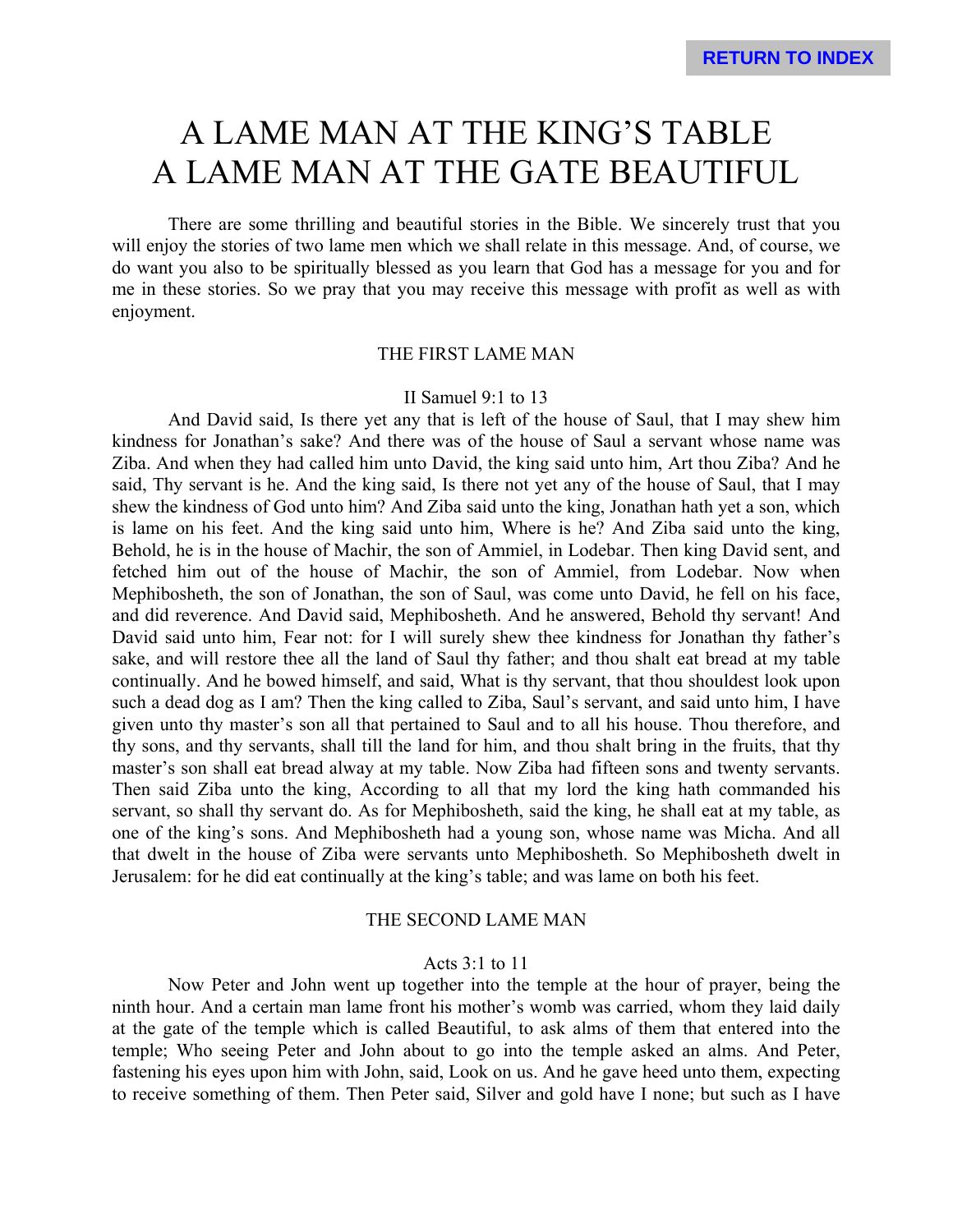give I thee: In the name of Jesus Christ of Nazareth rise up and walk. And he took him by the right hand, and lifted him up: and immediately his feet and ankle bones received strength. And he leaping up stood, and walked, and entered with them into the temple, walking, and leaping, and praising God. And all the people saw him walking and praising God: And they knew that it was he which sat for alms at the Beautiful gate of the temple: and they were filled with wonder and amazement at that which had happened unto him. And as the lane man which was healed held Peter and John, all the people ran together unto them in the porch that is called Solomon's, greatly wondering.

 Does this question come to your mind, why was one man healed of his physical affliction whereas the other remained a cripple.

## MEPHIBOSHETH, THE LAME MAN

Mephibosheth was of the house of Saul. So also was Jonathan; for he was Saul's son. Perhaps it would be impossible for one man to hate another with a more jealous and vicious hatred than did King Saul hate David. King Saul was the sworn enemy of David, and time and again not only threatened to murder him but made several unsuccessful attempts to take his life. If you care to look into the record, read I Samuel 18:11 and 29; I Samuel 19:9 and 10 and I Samuel 26:2.

By way of contrast note these statements concerning the friendship and love that existed between David and Jonathan. I Samuel 18:1, "The soul of Jonathan was knit with the soul of David, and Jonathan loved him as his own soul." Then hear the words of David concerning Jonathan, "Very pleasant hast thou been unto me, thy love to me was wonderful, passing the love of Women." II Samuel 1:26. It is of interest to note that the word "David" was one of the Hebrew words meaning "love". And note the meaning of "Jonathan", "Jehovah", the Lord, "Nathan gift, God's gift. Immediately this takes our thoughts to John 3:16.

"For God so loved the world, that He gave His only begotten Son, that whosoever believeth in Him should not perish, but have everlasting life."

Then in I John 4:8 we read "God is love." David is "love". Christ on the cross of Calvary was "Jonathan" ; God's love gift. For Saul's sake Mephibosheth deserved death at the hands of King David. Mephibosheth knew this and was, perhaps, hiding from the king. He was at Lodebar. Lodebar means "the place of no pasture." Note how the sinful Israelites are described in Isaiah 53:6, "All we like sheep have gone astray; we have turned every one to his own way; and the Lord hath laid on Him the iniquity of us all." Ask any shepherd where the sheep go when not guided by the shepherd. They will stray to the place of no pasture. If you and I could take in at one glimpse the whole creation we would believe Romans 8:22 and I John 5:19.

"For we know that the whale world groaneth and travaileth in pain together until now."

"And we know that we are of God, and the whole world lieth in the wicked one."

Think of the millions upon millions of heathen in darkness and superstition and awful sin and suffering. Then behold the rest of the human race in the most brutal, cruel war of human destruction ever known on earth. Think of all the pagan religions and the false philosophies, and satanic vagaries that are being propagated and received by human beings all over this inhabited earth, not only in Africa and China but in this so-called Christian America. Satan is accused of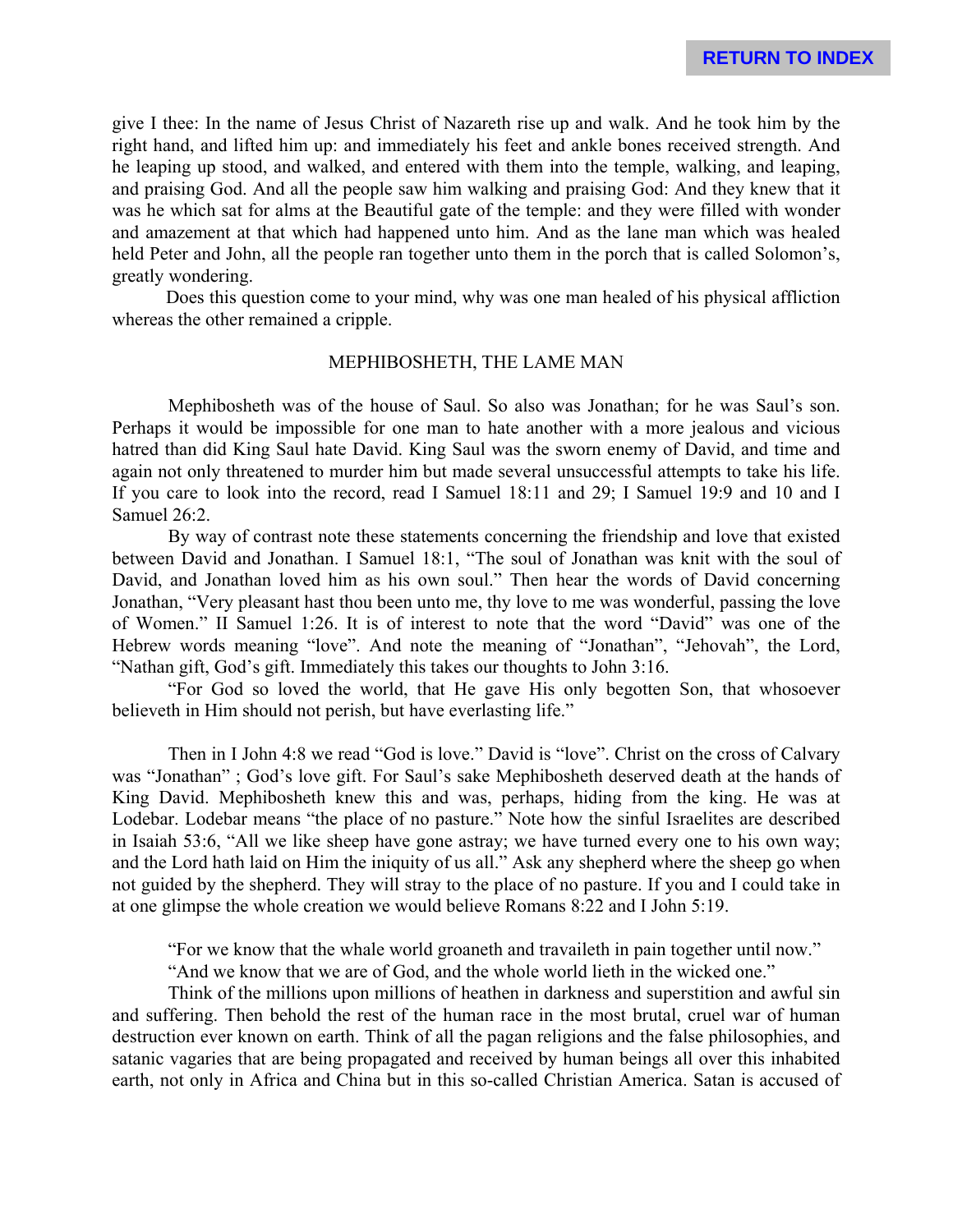the crime of deceiving the whole world. And God's Word tells the truth when it says that the human heart is deceitful and desperately wicked.

Even the members of the human race, born under the most favorable conditions, are conceived in sin and shapen in iniquity. They are born spiritually lame. Mephibosheth was lame on both feet. No man by natural birth or by any human cure can walk or do one single thing to please God. Note Romans 8:8, "So then they that are in the flesh cannot please God." But a marvelous transformation is told in Ephesians 2:10.

"For we are His (God's) workmanship, created in Christ Jesus unto good works, which God hath before ordained that we should walk in them."

Yes, here is the one and only remedy for any and every Mephibosheth, "lame on both his feet." "God's workmanship", "Created by God'', "Created in Christ Jesus", "Unto good works", "To walk in good works." The creation is by God's grace and not by man's doing or walking. Ephesians 2:8 and 9. The creation by God, in Christ Jesus, by grace through faith, the gift of God, raises the lame to walk in newness of life. Romans 6:3 to 6.

Note the testimony of the man who became number one Christian, the apostle Paul, "I am carnal, sold under sin." Romans 7:14. Sold under sin. In bondage to sin and Satan. This is the predicament of man by nature, even the religious man. Mephibosheth was in the house of Machir. Machir means "sold", that is, "sold into bondage." By nature the sinner is the strong man's house. Satan is the strong man. Matthew 12:29. Note Ephesians 6:10 and 11.

"Finally, my brethren, be strong in the Lord, and in the power of His might. Put on the whole armour of God, that ye may be able to stand against the wiles of the devil:"

Only the omnipotent Christ can deliver Satan's helpless victims from his wiles and power, and from the bondage of sin, and bring redeemed humanity to the glorious climax of Romans 8:21.

"Because the creature itself also shall be delivered from the bondage of corruption into the glorious liberty of the children of God:"

Ziba was an obedient servant, and we may rest assured that he lost no time in the mission of the king; that he permitted no personal desire or duty to delay him, as the king's messenger to the poor unfortunate and unattractive Mephibosheth. What a scene when he reached the lame man, David's enemy, with the message of kindness! Can you imagine yourself in the house of Machir looking at Mephibosheth when Ziba told him the good news, that David would not only pardon him but adopt him into his family, not as a servant, but as a son, and would let him enjoy the bounty and blessings of the king's table? Surely this was the kindness of God. But remember, it was for Jonathan's sake.

Here again we pause to meditate upon Romans 5:10, Ephesians 4:32 and 2:19, and Romans 8:15 to 17.

"For if, when we are enemies, we were reconciled to God by the death of His Son, much more, being reconciled, we shall be saved by His life."

"And be ye kind one to another, tenderhearted, forgiving one another, even as God for Christ's sake hath forgiven you. "

"Now therefore ye are no more strangers and foreigners, but fellow-citizens with the saints, and of the household of God."

"For ye have not received the spirit of bondage again to fear; but ye have received the Spirit of adoption, whereby we cry, Abba, Father. The Spirit Itself beareth witness with our spirit that we are the children of God; And if children, then heirs; heirs of God, and joint-heirs with Christ."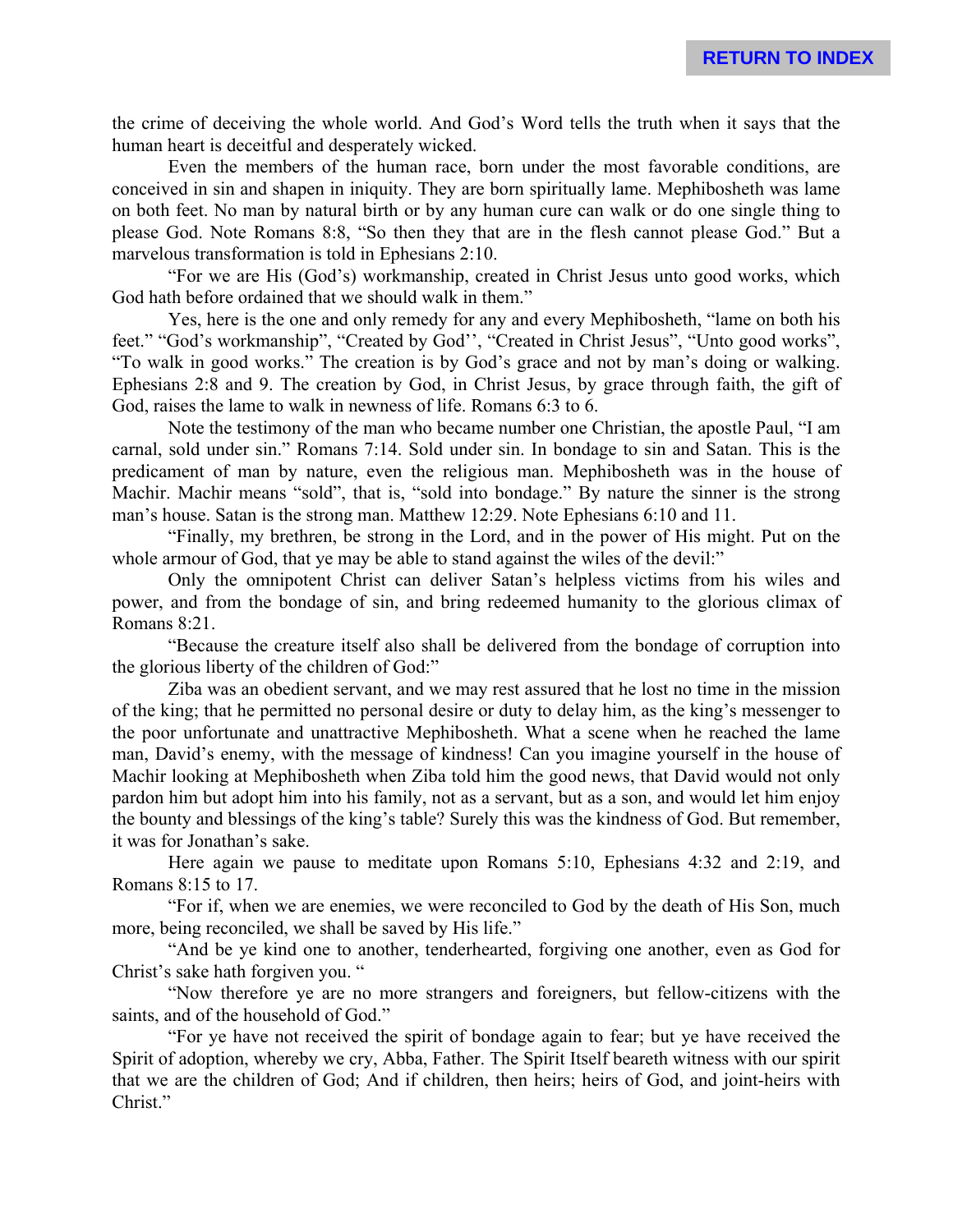Can you understand why any lame sinner will refuse to become a son of God, a joint-heir with the Lord Jesus Christ, and sit at God's table?

"Blessed be the God and Father of our Lord Jesus Christ, Who hath blessed us with call spiritual blessings in the heavenlies in Christ." Ephesians 1:3.

One reason is stated in II Corinthians 4:3 and 4:

"But if our gospel be hid, it is hid to them that are lost; in whom the god of this world hath blinded the minds of them which believe not, lest the light of the glorious gospel of Christ Who is the image of God, should shine unto them."

But here is God's message directed to those who are members of the household of God, and are supposed to be faithful Zibas.

"So then faith cometh by hearing, and hearing by the Word of God:" Romans 10:17.

"How then shall they call on Him in Whom they have not believed? and how shall they believe in Him of Whom they have not heard? and how shall they hear without a preacher?" Romans 10:14.

How many Mephibosheths are there in Lodebar, in the house of Machir, waiting for a faithful Ziba to come with the King's message" Hear the words of Christ.

"Say not ye, There are yet four months, and then cometh harvest? behold, I say unto you, Lift up your eyes, and look on the fields; for they are white already to harvest. And he that reapeth receiveth wages, and gathereth fruit unto life eternal; that both he that soweth and he that reapeth may rejoice together." John 4:35 and 36.

Note in II Thessalonians 2:13 how sinners are saved.

"But we are bound to give thanks alway to God for you, brethren beloved of the Lord, because God hath from the beginning chosen you to salvation through sanctification of the Spirit and belief of the truth."

Note the responsibility and privilege of the King's messenger, in I Corinthians 3:7 to 9.

"So then neither is he that planteth any thing, neither is he that watereth; but God that giveth the increase. Now he that planteth and he that watereth are one; and every man shall receive his own reward according to his own labour. For we are labourers together with God; ye are God's husbandry, ye are God's building."

What a tremendous responsibility is that of the child of God. The Holy Spirit is always present, faithful and obedient to convict the sinner of his sin of unbelief and of his need of Christ and ready to do his Divine work in II Thessalonians 2:13. But if the sinner is to be saved by believing the truth, he must hear the truth. Faith cometh by hearing. But how can he hear without a preacher? To this question God adds, "How beautiful are the feet of them that preach the gospel of peace, and bring glad tidings of good things." Romans 10:15.

Although our feet once were ugly because they carried us according to the course of this world into sin and away from God, after we have been redeemed by God's grace and the precious blood of the Lord Jesus Christ, they can be beautiful, if used to carry God's message of kindness to those who are where we once were.

Well, surely Mephibosheth rejoiced when Ziba brought him glad tidings of good things, and we may rest assured that they lost no time in leaving for the king's palace. Mephibosheth was so overwhelmed when he heard from the king's lips what was in store for him that he bowed in humiliation, and likened himself to a dead dog. But David was thinking of Jonathan when he looked upon the poor deformed Mephibosheth and said, "he shall eat bread alway at my table." "As for Mephibosheth, said the king, he shall eat at my table, as one of the king's sons." II Samuel 9:10 and 11. Then note, "And all that dwelt in the house of Ziba were servants unto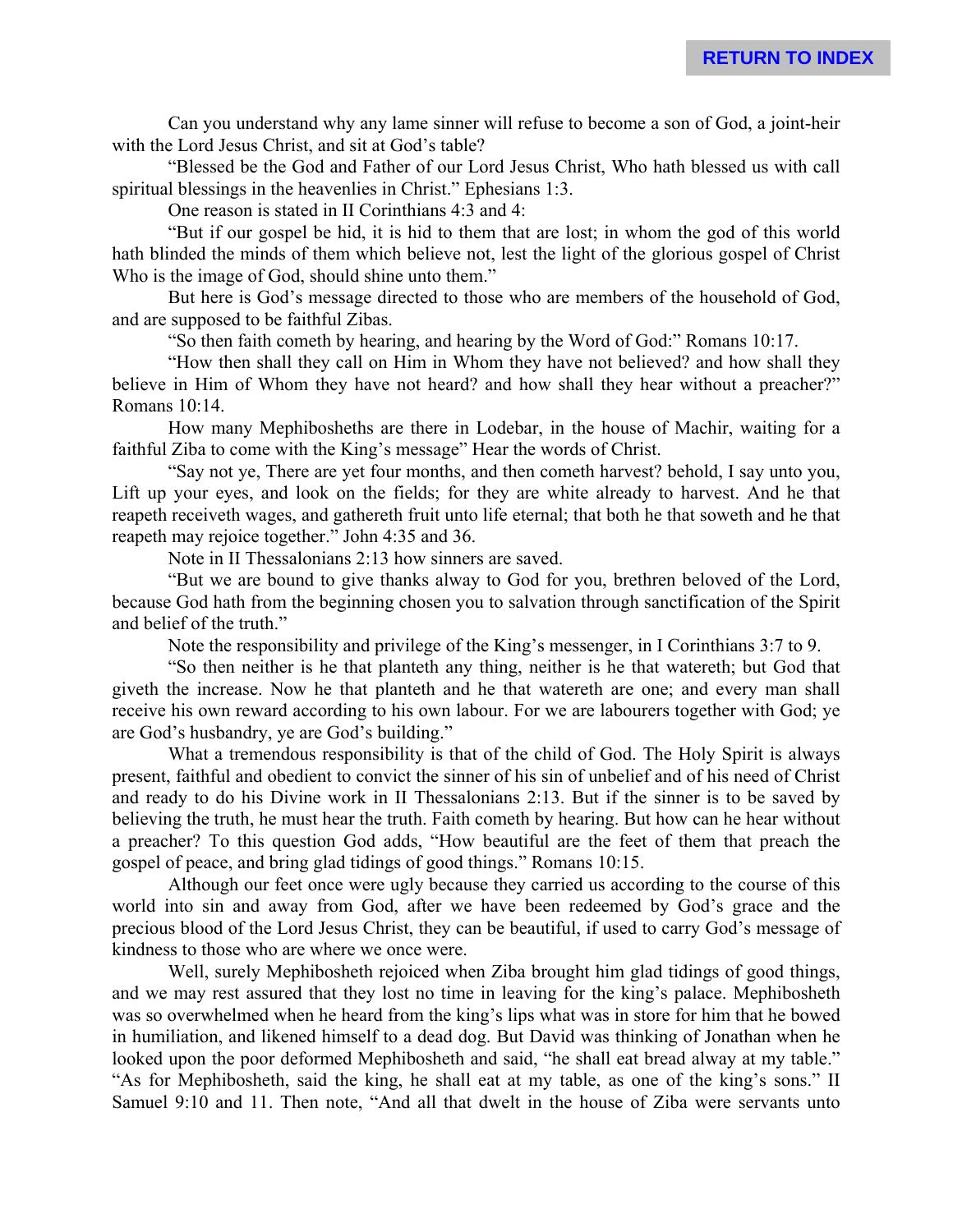Mephibosheth. So Mephibosheth dwelt in Jerusalem; for he did eat continually at the king's table and was lame on both his feet." II Samuel 9:12 and 13.

This was indeed the kindness of God. This surely was grace. Did you ever read Ephesians 2:7? "That in the ages to come He (God) might show the exceeding riches of His grace in His kindness toward us through Christ Jesus"

Did yon ever read II Timothy 1:9 and 10? "Who hath saved us, and called us with an holy calling, not according to our works, but according to His own purpose and grace, which was given us in Christ Jesus before the world began, But is now made manifest by the appearing of our Saviour Jesus Christ, Who hath abolished death, and hath brought life and immortality to light through the gospel."

How long will sinners, saved by grace, sit at the King's table? Forever and ever and ever. Unending bliss and glory awaits the child of God. God has wonderful news for poor lame sinners. Hear it: "Where sin abounded grace did much more abound." Romans 5:20. Hear again: "But to him that worketh not, but believeth on Him that justifieth the ungodly, his faith is counted for righteousness." Romans 4:5.

Surely the Bible tells us of God's eternity of grace. After the Bible describes the awful predicament of the poor wretched lame sinner, in Ephesians 2:1 to 3, we read these words in verse 4, "But God, Who is rich in mercy, for His great love wherewith He loved us."

This brings to our minds a message concerning the kindness and love of God in Titus 3:3 to 7.

"For we ourselves also were sometimes foolish, disobedient, deceived, serving divers lusts and pleasures, living in malice and envy, hateful, and hating one another. But after that the kindness and love of God our Saviour toward man appeared, Not by works of righteousness which we have done, but according to his mercy he saved us, by the washing of regeneration. and renewing of the Holy Ghost; Which he shed on us abundantly through Jesus Christ our Saviour; That being justified by his grace, we should be made heirs according to the hope of eternal life."

Then note what Christ's coming will mean to those who are sitting at His table, already blessed with all spiritual blessings in the heavenlies.

"Who shall change our vile body, that it may be fashioned like unto His glorious body, according to the working whereby He is able even to subdue all things unto Himself." Philippians 3:21.

# AT THE GATE BEAUTIFUL

Many times have we seen a lame man on the streets of our cities begging for money. Some of them are pitiful sights. They frequently find a place on the sidewalks right in front of a fine church edifice, especially on some religious feast day when they think the religious people will be a bit more generous because they are religiously stirred up.

Peter and John found the beggar in a very select spot. He was at the gate of a most magnificent temple. He was at the gate Beautiful. That name would seem to be significant. The temple was located in what had been God's holy city, the city of the great King. That city had been selected by God as the city on earth from which his religion and His Divine blessing should go out to all the world. Just before Jesus Christ was crucified by the very religious men who were in charge of the religious services in the Jerusalem Temple, we read concerning Him: "And in the daytime He was teaching in the temple; and at night He went out, and abode in the mount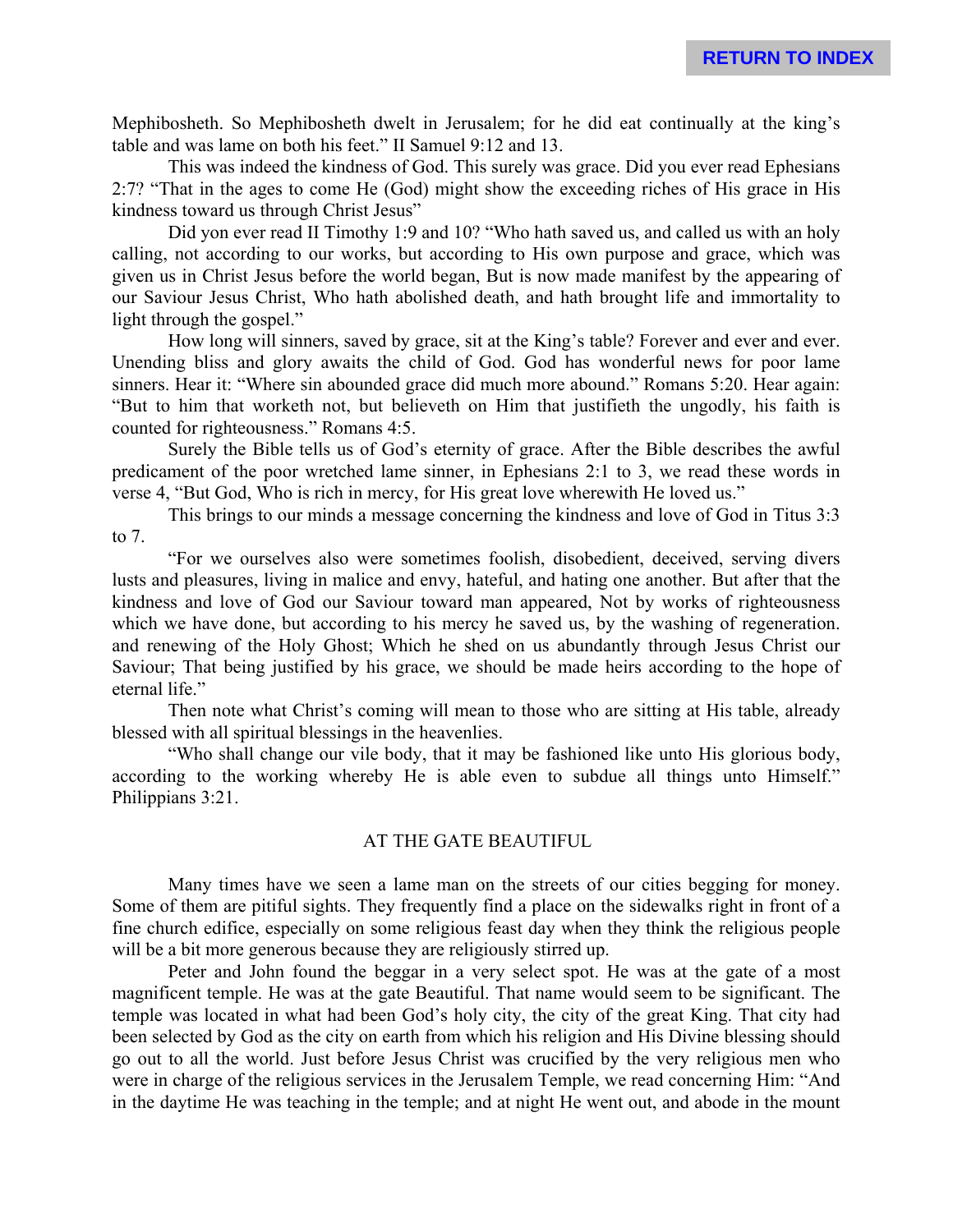that is called the mount of Olives. And all the people came early in the morning to Him in the temple, for to hear Him." Luke 21:37 and 38.

On another occasion Christ told these religious rulers that He was greater than the temple. Matthew 12:6. Well, He certainly proved that statement in doing for that poor lame man what the rulers of the temple could not do. Before the religious Sabbath-keepers had the Creator of the universe, their own Messiah and God, nailed to the cross He said, "the Son of man is Lord of the Sabbath day." Mark 2:28. Then he spoke to them in very plain language. Note some of His statements:

" . . . It is written, My house is the house of prayer; but ye have made it a den of thieves." Luke 19:46. "Woe unto you scribes and Pharisees, hypocrites! for ye are like unto whited sepulchers, which indeed appear beautiful outward, but are within full of dead men's bones, and of all uncleanness." "Yea blind guides, which strain at a gnat, and swallow a camel." "Ye serpents, ye generation of vipers, how can ye escape the damnation of hell?" Matthew 23:27, 24 and 33.

Rather harsh language. Just visualize those self-righteous, profoundly religious men, clad in their costly and beautiful religious robes, going religiously through their ceremonies and ritualism in the midst of all their religious paraphernalia in the temple, blind guides and hypocrites headed for the damnation of hell, as human serpents. Christ spoke of them and their followers as "blind leaders of the blind" all headed for the ditch. Matthew 15:14.

This surely should teach us not to follow some human leader because he dresses religiously and goes through a religious program with religious vessels in a religious building. Here is some wonderful truth for all of us to grasp and believe: "I do not frustrate the grace of God: for if righteousness come by the law; then Christ is dead in vain." Galatians 2:21. "For Christ is the end of the law for righteousness to every one that believeth." Romans 10:4. "That as sin hath reigned unto death, even so might grace reign through righteousness unto eternal life by Jesus Christ our Lord." Romans 5:21.

The friends of the crippled beggar not only selected a good spot, but just, the right religious hour of prayer. Do you recall the words of the Bible, "having a form of godliness but denying the power thereof ?" II Timothy 3:5. You will recall that Christ told about a very religious man who went up into the temple to pray. Read it in Luke 18:9 to 11. That man prayed with himself. He told God he was very religious and good. His prayer never reached God but it seemed to satisfy his religious soul. Is it not strange how millions of religious people think they can fool God with religious forms and ceremonies? Yes, strange; but it is because they have been blinded by the god of this age, who is the most religious creature in the universe of God, the clever devil, who transforms himself into an angel of light and has his religious messengers in so-called Christian pulpits all over Christendom. II Corinthians 11:13 to 15.

Perhaps you have seen or known of many very pious, religious people who regularly attend religious meetings. They watch the religious leaders going through their ritualism, worshipping God with images and religious things and praying not only with their lips, but with their hands and religions pots and vessels and chains and candle-sticks. Then as they reach the front door, having done their religious duty, they light their cigarettes and then are away to mingle with the worldly crowd for worldly amusements and go right along in their ungodly habits and practices until the religious urge again leads them to their religious shrine to go through their ritualism. Thus they follow their religious leaders without once looking into the infallible Word of God to see whether or not they are following self-appointed, blind, religious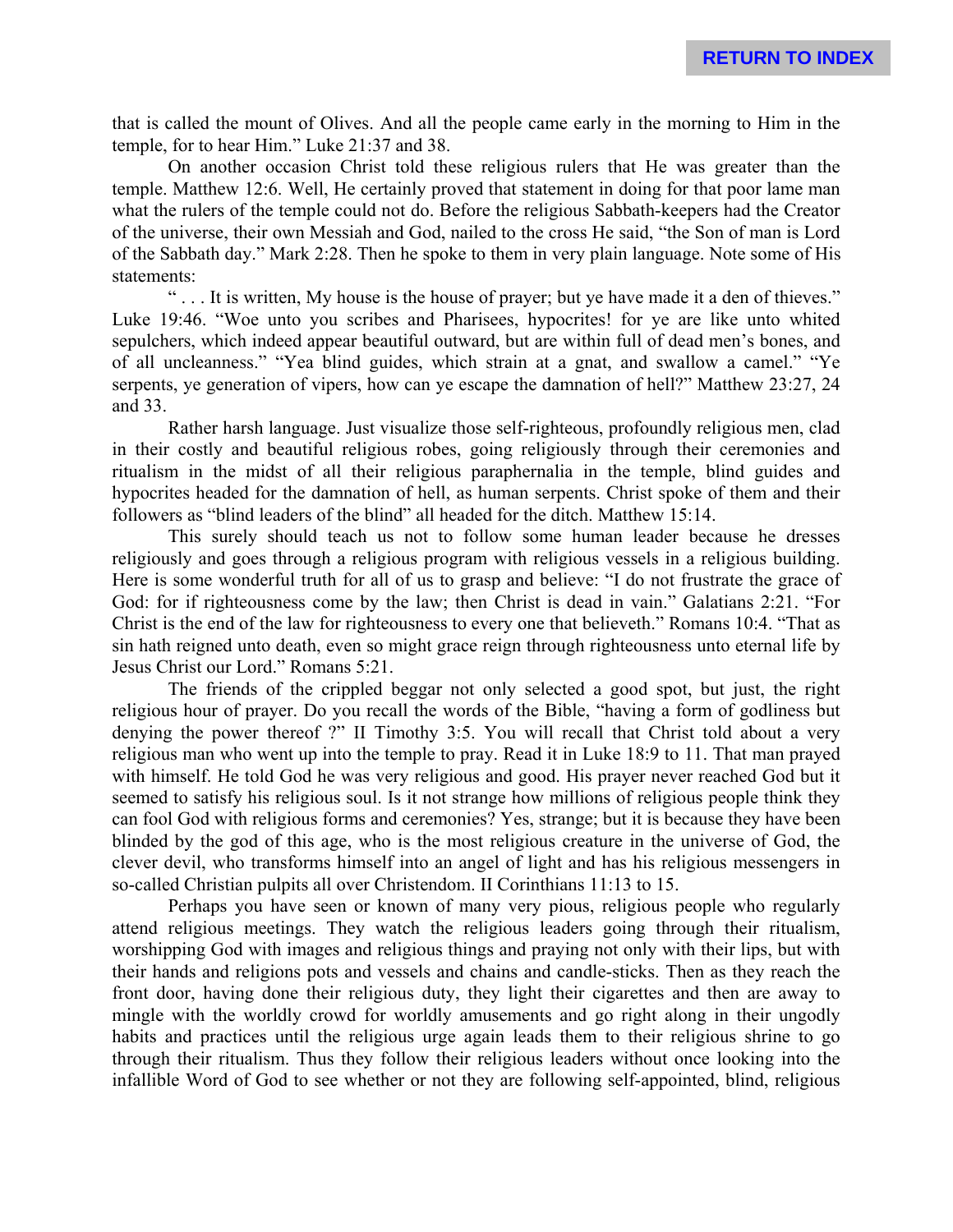dignitaries and potentates who know little or nothing of God's spiritual program for this age of grace.

Perhaps ninety-five per cent of the people, even so-called educated, intelligent people, permit religious leaders to do their religious thinking for them. As some man of God has said, the great masses have not reached the true Christ and true Bible Christianity because of the mysticism of medievalism or the rationalism of modernism. The first of these is little more than Christianized paganism and Judaism and the second nothing more than Christianized agnosticism. In the first, the true Christ, by unscriptural religious prelates, princes and priests and unscriptural and unchristian religious rites and ceremonies, has been placed at such a distance from the blind followers of the blind leaders that they have not found Christ as an all-sufficient Saviour. On the other hand, in the language of Shakespeare, the Christ of modernism is no more like the Christ of the Bible than I to Hercules.

Surely, in the sight of God, those who have led the poor, blind, gullible religious victims into these pseudo-Christian organizations, are spiritual criminals, for any man who pretends to be the messenger of the Lord Jesus Christ, in this age of grace, and presents to poor lost hell-bound sinners any gospel message other than the gospel of the grace of God, or who so mixes in ritualism, religion or fanaticism as to frustrate the grace of God, is indeed a spiritual criminal.

Be not deceived; there is no panacea or cure for the groaning creation, for sinning suffering humanity, in the religion of religious prelates, princes and priests who make merchandise of human souls or in the counterfeit Christianity of the cultured, clever, eloquent Christian infidel (an impossible paradox) who propagates his agnosticism and infidelity with Bible terminology and Christian phraseology, calling himself a Liberal. To these menaces add the twenty or more modern metaphysical cults, who mix in a few scattered Bible verses with their unscriptural errors of the mortal mind, to propagate their satanic vagaries and lead their followers religiously to perdition.

All of these religions, which we have mentioned, are in no small way responsible for the worldwide disorder, violence and bloodshed which God is permitting to bring sorrow and suffering to this Christ-rejecting religious world.

And what folly to believe that political pacts and police will alter world conditions or bring peace to mankind, if there is not to be a radical change in the message and program of those who claim to be the Lord's messengers and ministers in the Christian Church. We are supposed to be fighting for religious freedom. If this means that the great majority of so called Christians are to go right on practicing and propagating ritualism, modernism and fanaticism and the satanic vagaries of the metaphysical cults, then the same God will permit the same judgments, or even worse, to afflict not only the guilty nation who delivered Christ to the heathen Pilate to be crucified when they said, "let His blood be upon our heads," but all people, no matter how religious, moral or well educated they may be, who are equally guilty of the precious shed blood of the eternal Son of God by refusing to bow to the authority of God's Word and thus refusing to appropriate by faith that one and only Divine remedy for sin. "Therefore being justified by faith, we have peace with God through our Lord Jesus Christ." Romans 5:l. "He that believeth on the Son hath everlasting life: and he that believeth not the Son shall not see life; but the wrath of God abideth on him." John 3:36.

In the midst of the religious confusion and entanglements of the day how helpful and satisfactory it should be to everyone to turn in the Bible to the question the bewildered disciples asked the Lord Jesus and the Lord's answer. The question was, "Lord, how can we know the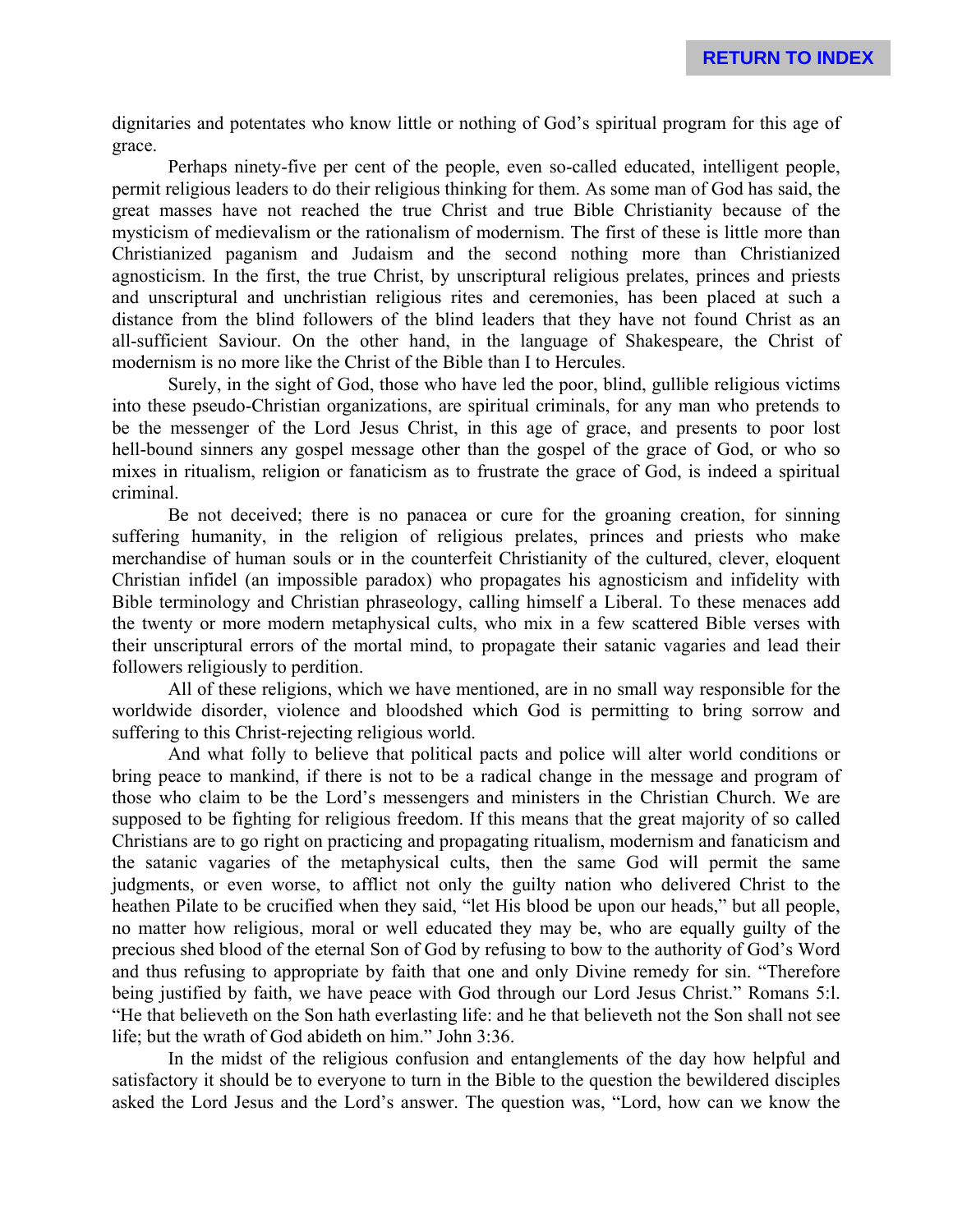way?" Note carefully the answer of the Lord Jesus, "I am the way: no man cometh unto the Father but by Me." John 14:6. Christ is the way, "The free Gift of God is eternal life through Jesus Christ our Lord." Romans 6:23.

Christ opened up the new and living way by His own precious shed blood and entered once into heaven, having obtained eternal redemption for us. Hebrews 10:20 and Hebrews 9:12. Christ is the believer's redemption, holiness and righteousness. I Corinthians 1:30. As many as received Christ were given the right to become the children of God. John 1:11. Galatians 3:26 and 27.

We hear much today of victory and peace. We must win the war. Then we must win the peace. Jesus Christ made peace by the blood of His cross. Colossians 1:20. He is coming to this earth as the Prince of Peace. Isaiah 9:6 and 7. Victory and peace without Christ are impossible. Religion in Europe brought anything but victory and peace. Religion will do no better after this war. Christ is the only panacea for the human race.

Think of the millions of dollars invested in costly church buildings and cathedrals in our largest city. There is no lack of religion there. But Oh what a lack of the preaching of the gospel of the grace of God, an all-sufficient Christ, to the great multitude of lost, condemned sinners in that city of sin and corruption. Some of the preachers who stand in those religious pulpits do not know the meaning of Ephesians 2:8 to 10, salvation by God's grace. If the priests and preachers would really experience the Divine transformation of I Corinthians 5:17 and then take Christ to those who have been lame from their mother's womb, we might talk about victory and peace.

The word "Christianity " is not in the Bible. In this age of grace there is no such thing as the Christian religion. God does not want any person to be religious. He does want every person to be righteous and spiritual. Note carefully I Timothy 2:4 to 6: "God, who will have all men to be saved, and to come unto the knowledge of the truth. For there is one God and one Mediator between God and men, the Man Christ Jesus; Who gave himself a ransom for all, to be testified in due time." Note also Ephesians 1:6 and 7: "To the praise of the glory of His grace, wherein He hath made us accepted in the Beloved: In Whom we have redemption through His blood, the forgiveness of sins, according to the riches of His grace." When the believer has Christ he is adequately provided for: "He that spared not His own son, but delivered Him up for us all, how shall He not with Him also freely give us all things?" Romans 8:32.

Well, we left that poor cripple at the gate Beautiful. Let us get back to him. God did not leave him lame and we certainly do not want to. Note again what happened: "And a certain man lame from his mother's womb was carried, whom they laid daily at the gate of the temple which is called Beautiful, to ask alms of them that entered into the temple; Who, seeing Peter and John about to go into the temple, asked an alms. And Peter, fastening his eyes upon him with John, said, Look on us. And he gave heed unto them, expecting to receive something of them. Then Peter said, Silver and gold have I none; but such as I have give I thee; In the name of Jesus Christ of Nazareth rise up and walk. And he took him by the right hand and lifted him up and immediately his feet and ankle bones received strength. And he leaping up stood, and walked, and entered with them into the temple, walking, and leaping and praising God. And all the people saw him walking and praising God: And they knew that it was he which sat for alms at the Beautiful gate of the temple and they were filled with wonder and amazement at that which had happened unto him." Acts 3:2 to 10.

Peter and John had been partners in the fishing business. Perhaps they had some silver and gold at the time when they left their business. At the Lord's command they went fishing for lost sinners. But now they had given up all their material wealth to tell their fellow-men of the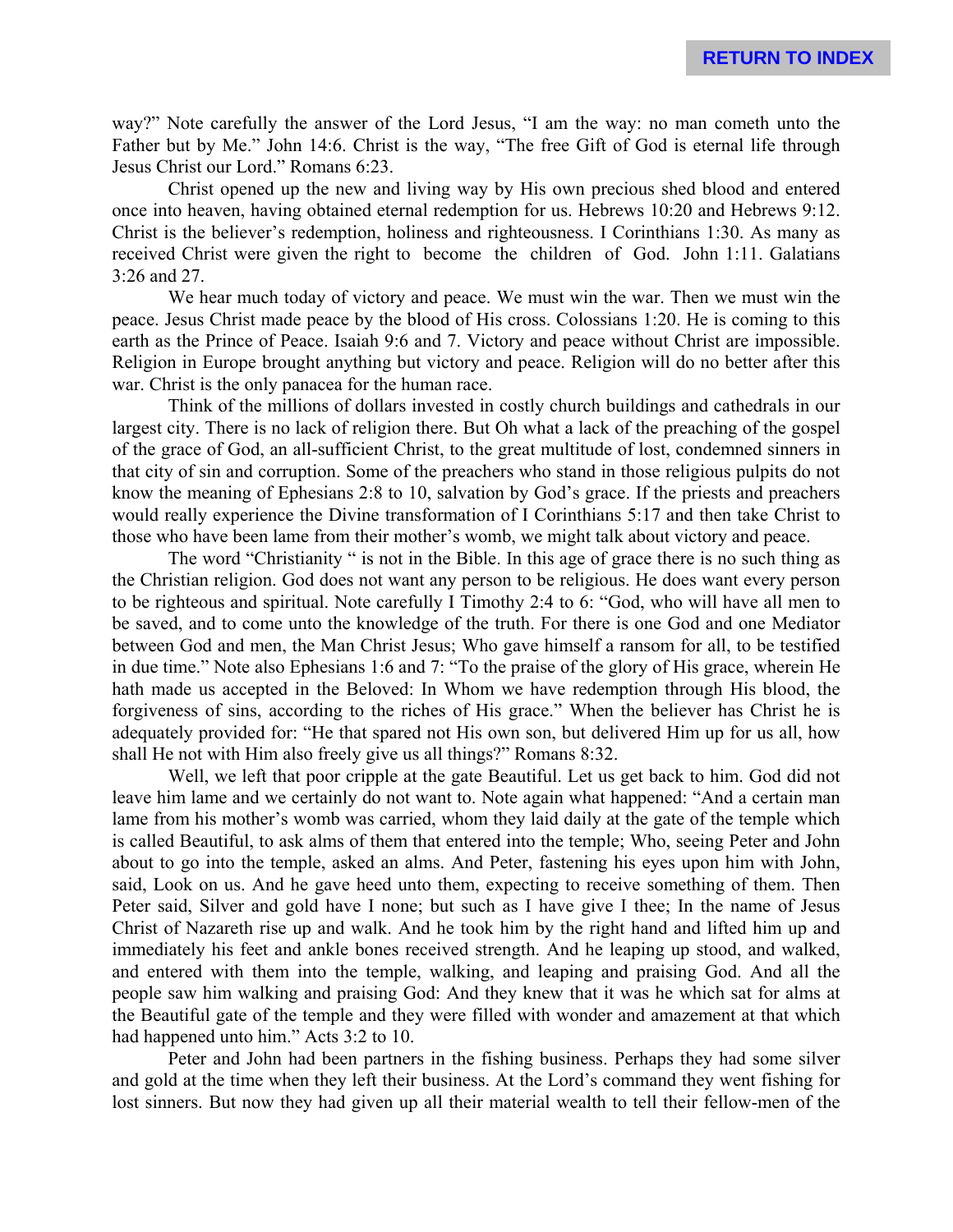inheritance incorruptible, undefiled and that fadeth not away, about which Peter wrote in the first chapter of his First Epistle. In that same first chapter of First Peter he had something to say about silver and gold: "Forasmuch as ye know that ye were not redeemed with corruptible things, as silver and gold from your vain conversation received by tradition from your fathers; But with the precious blood of Christ as a lamb without blemish and without spot." I Peter 1:18 and 19.

Perhaps if that unfortunate lame man had had more silver and gold, he might have paid a good doctor, a limb specialist, and received some help. But from the story we would judge that he was incurable, so far as any natural remedy was concerned. Even so, the rich sinner, afflicted with soul sickness (sin), cannot buy pardon, peace or righteousness with silver and gold. God is not a merchant. God is a King. His spiritual blessings are not for sale. Silver and gold cannot buy God's blessings. God gives salvation, eternal life, pardon, peace and joy to all who will receive His Son; for it is with this Son that God freely gives its all things. God hath chosen the poor of this world to be rich in faith.

When believers receive Christ as Saviour, they are not their own, their silver and gold belong to their Saviour and Lord and they will be rewarded for using it to the glory of the Lord Jesus Christ in His work. The priests and high priests, with all their perfunctory religious doings and their stereotyped formal prayers could not do anything to help that afflicted beggar. But the two humble men had what he needed. They presented an omnipotent, crucified, glorified Christ. Note what they had said in the preceding chapter: Therefore let all the house of Israel know assuredly, that God hath made the same Jesus, Whom ye have crucified, both Lord and Christ." "But my God shall supply all Your need according to His riches in glory by Christ Jesus." Philippians 4:19.

Christ is the man's superlative need. Not the philosophy or ethics of Jesus, not Jesus the way-shower, not the sermon on the mount or the golden rule, but Christ and His precious shed blood is the first all-important need. Before the individual can walk to please God he must be God's workmanship created in Christ Jesus. Ephesians 2:10.

## RISE UP AND WALK

"In the name of Jesus Christ of Nazareth, rise up and walk." Then note what happened: "and he leaping up stood, and walked, and entered with them into the temple, walking, and leaping, and praising God." Surely this was according to the prophecy Isaiah 35:5 and 6, "Then the eyes of the blind shall be opened, and the ears of the deaf shall be unstopped. Then shall the lame man leap as a hart, and the tongue of the dumb sing: for in the wilderness shall waters break out and streams in the desert." In this miraculous healing and other healings by Christ and His apostles we have the firstfruits of what is going to take place on this earth when the King returns to establish His kingdom, to bring about the restitution of all things spoken by the prophets since the world began. This is proved by comparing Acts 3:8 with Acts 3:20 and 21.

God permitted Paul to duplicate the miracles performed by Peter. Note Acts 14:8 to 10, "And there sat a certain man at Lystra, impotent in his feet, being a cripple from his mother's womb, who never had walked. The same heard Paul speak: who steadfastly beholding him, and perceiving that he had faith to be healed, Said with a loud voice, Stand upright on thy feet. And he leaped and walked."

In II Corinthians 12:12 and Hebrews 2:3 to 5 we learn that these miracles were the signs of an apostle. Inasmuch as we do not have apostles, we do not have apostolic signs, but we can constantly behold great miracles performed in and through and by the Name of the Lord Jesus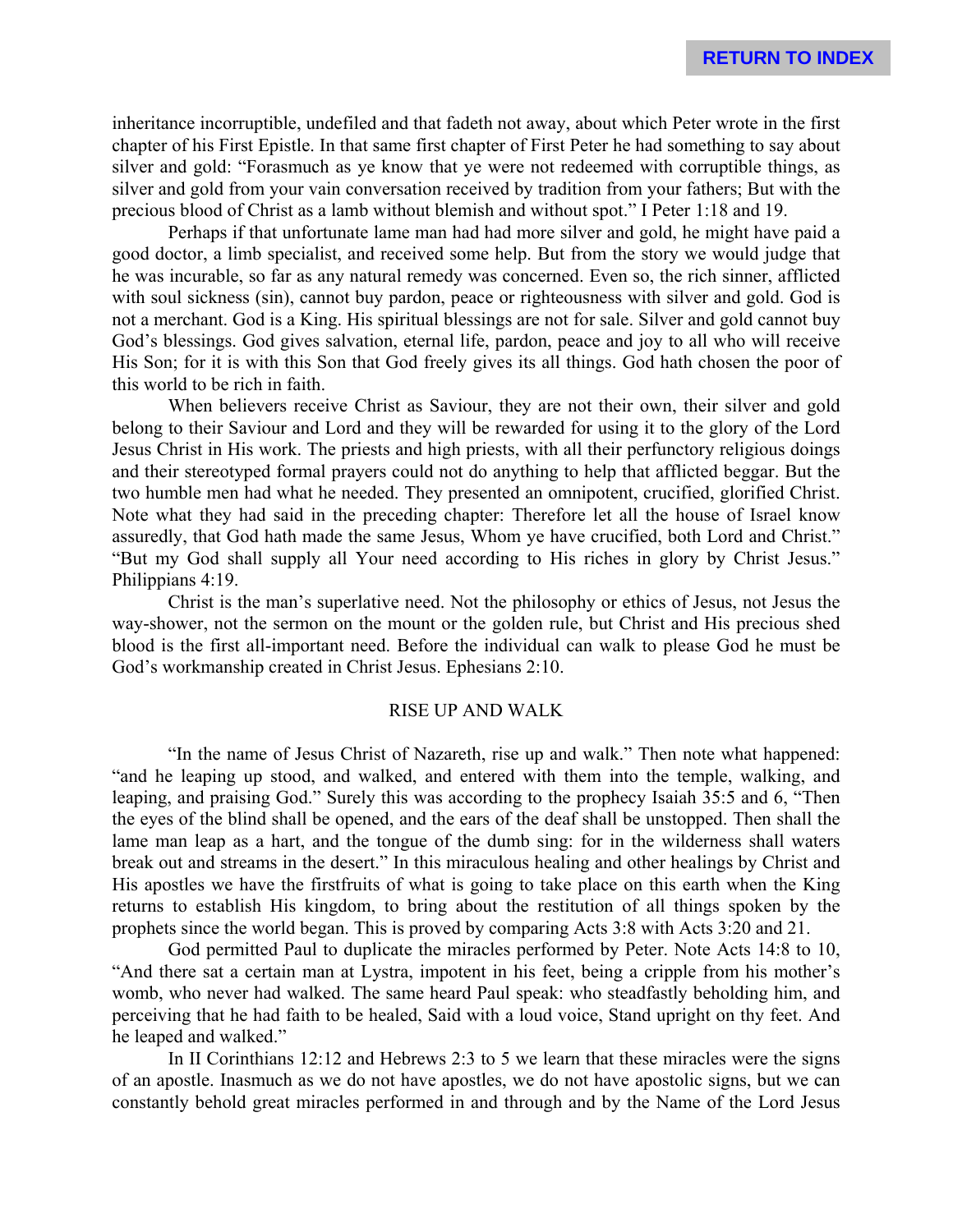Christ: "Therefore if any man be in Christ, he is a new creature: old things are passed away; behold, all things are become new." II Corinthians 5:17. This great miracle is also stated in Ephesians 2:10.

Read this blessed experience of the new creature in Romans 6:3 and 4 and Galatians 3:26 and 27: "Know ye not that as many of us as were baptized into Jesus Christ were baptized into His death? Therefore we are buried with Him by baptism into death: that like as Christ was raised up from the dead by the glory of the Father, even so we also should walk in newness of life." "For we are all the children of God by faith in Christ Jesus. For as many of you as have been baptized into Christ have put on Christ."

This is a more wonderful miracle than being healed physically, although many of God's children, like Epaphroditus, in Philippians 2:25 to 29, have been restored to health by the prayer of faith. Nevertheless, all of the sick, lame, blind and afflicted people, who received physical healing from Jesus Christ of Nazareth and his apostles, later on died with the same disease or some other disease and demonstrated the truth of II Corinthians 4:16, Romans 8:23, and Philippians 3:20 and 21, that no matter how spiritual a saint may be his outward man daily decays, he groans within himself, waiting for the redemption of the body, he has a body of humiliation and no permanent change may be expected until the Lord Jesus comes out of heaven and calls the dead in Christ out of their graves and corruption and the living saints to be changed in a moment in the twinkling of an eye. Until that time the death rate will continue to be one apiece, saint and sinner alike. However the after-death experiences of saint and sinner are altogether different.

Using the slogan, "Jesus Christ the same yesterday, today and forever" (Hebrews 13:8), and Matthew 8:17, "that it might be fulfilled that was spoken by Esaias the prophet, saying, Himself took our infirmities and bare our sicknesses," many sincere, earnest Christians have tried to persuade themselves and others that the Church could have and would have perpetuated or duplicated the miracles of Christ and Peter and Paul, if they had not declined spiritually and drifted into unbelief.

Every attempt to demonstrate the eternal Deity of the Lord Jesus Christ and the power of the gospel of the grace of God by duplicating the miracles of Jesus Christ has not only failed but it has caused confusion, fanaticism and misunderstanding as to God's eternal purpose and spiritual program during the present economy of grace. In the Gospel of John we find the record of the seven miracles to demonstrate the eternal Deity of Christ. John 20:31. Seven is God's Divine and perfect number. Jesus Christ was God's Divine and perfect Son. That is the story of the Gospel of John from first to last. John 1:1 to 3, John 10:33, John 17:3 and 5, John 19:7, and John 20:28.

In this Record we learn that Christ turned water into wine, Christ walked on the water, Christ healed the nobleman's son, Christ healed the impotent man, Christ fed 5000 people with less than one pound of food, Christ put clay on the blind boy's eyes and he was healed when he washed in the pool, Christ raised from the dead a man who had been dead four days.

If Christians, by perpetuating or duplicating the miracles of Christ, are to prove that He is the same yesterday, today and forever, as Christ proved it, they should not put asunder what God hath joined together. When they demonstrate by cunning, or attempting to cure, some physical infirmities, let them walk on the water, turn water into wine, feed the hungry multitudes with one scanty meal and raise the dead.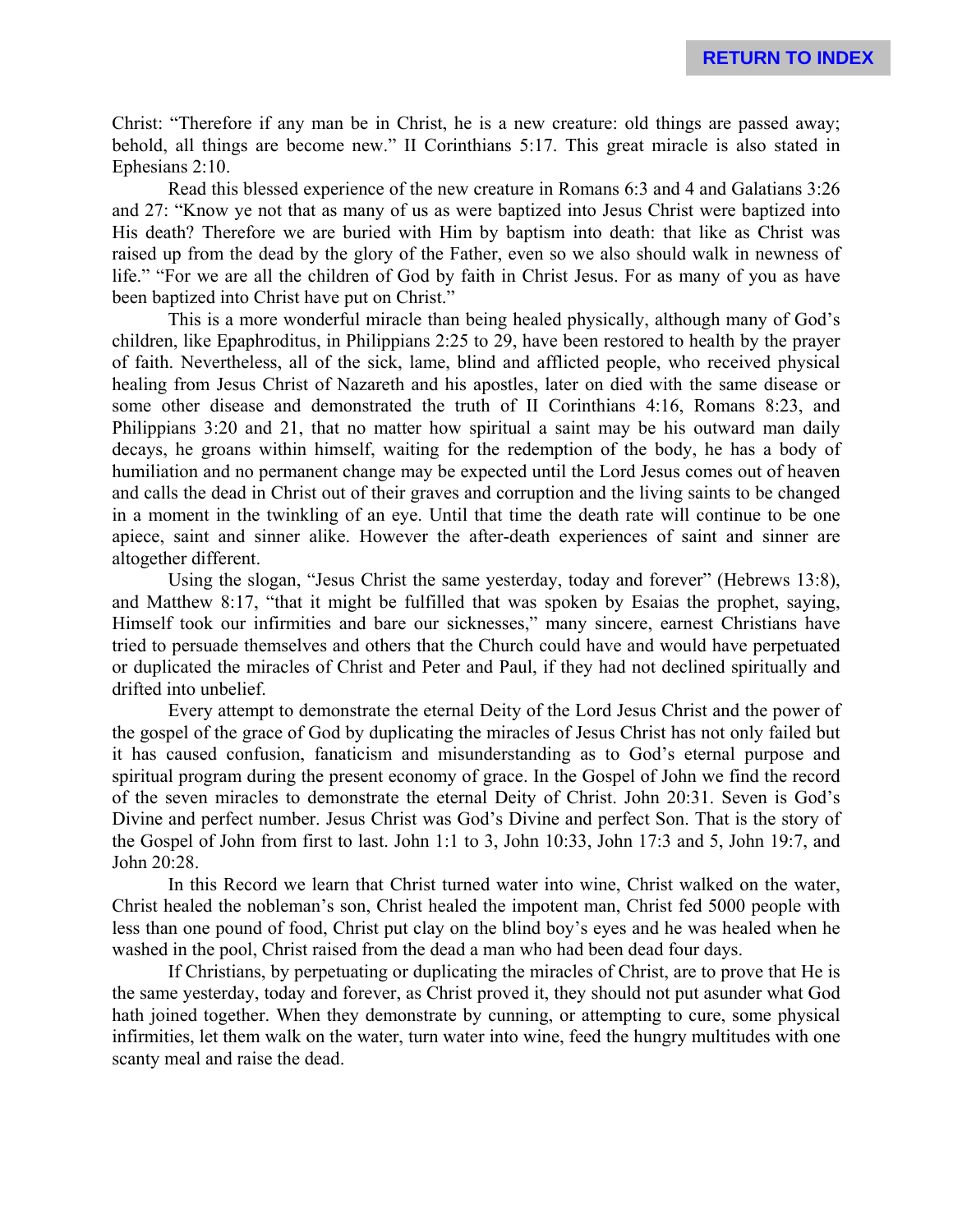**RETURN TO INDEX**

In the doctrine of Divine healing, like all other doctrines in the Bible, God's children need to obey II Timothy 2:15: "Study to show thyself approved unto God, a workman that needeth not to be ashamed, rightly dividing the Word of truth."

In this same farewell message of the greatest of all saints, to Timothy, the apostle Paul said (note almost his last words), Erastus abode at Corinth: but Trophimus have I left at Miletum sick." II Timothy 4:20.

Why did Paul leave this faithful saint sick? Why did not Paul give us the news before he died that he had performed a miracle and healed Trophimus? Why does God's Book tell us about sick Trophimus? This very statement is recorded to help God's children to know the truth concerning spiritual healing of physical diseases.

The risen Lord especially selected Paul to indoctrinate members of His Body. Note Ephesians 3:1 to 3, "For this cause I Paul, the prisoner of Jesus Christ for you Gentiles, If ye have heard of the dispensation of the grace of God which is given me to you-ward: How that by revelation He made known unto me the mystery (as I wrote afore in few words)." It was this man of God who said: "For which cause we faint not; but though our outward man perish (rot thoroughly), yet the inward man is renewed day by day. II Corinthians 4:16, "Of such a one will I glory; yet of myself I will not glory, but in mine infirmities." II Corinthians 12:5.

Paul at times was a sick man. His friend Timothy was a sick man. To him Paul wrote: "Drink no longer water, but use a little wine for thy stomach's sake and thine oft infirmities." I Timothy 5:23. Epaphroditus was more critically ill than either Paul or Timothy. Note Philippians 2:25 to 27: "Yet I supposed it necessary to send to you Epaphroditus, my brother, and companion in labor, and fellow soldier, but your messenger, and he that ministered to my wants. For he, longed after you all, and was full of heaviness, because that ye had heard that he had been sick. For indeed he was sick nigh unto death: but God had mercy on him; and not on him only, but on me also, lest I should have sorrow upon sorrow. " God had mercy on this faithful saint and raised him up, for his ministry was so much needed.

You may not be as faithful as Trophimus, Timothy, or Epaphroditus, but if you are redeemed, you are precious in the sight of the Lord, even at the time you die of sickness. "Precious in the sight of the Lord is the death of His saints." Every child of God should have sufficient faith and confidence to not only say, but believe, "we know that all things work together for good to them that love God, to them who are called according to His purpose"; and should say truthfully, with Paul, "And whether we live we live unto the Lord; and whether we die, we die unto the Lord: whether we live therefore, or die, we are the Lord's." Romans 14:8.

There must be a reason why Paul put hands on heathen who were then and there miraculously healed of their disease by God (Acts 28:7 and 8) and why a faithful saint was left sick or why Paul did not put hands on Timothy for his oft sicknesses or send to Timothy a handkerchief or an apron. (Acts 19:11 to 13).

I knew a faithful saint of God who was crucified, dead, buried and raised with Christ to walk in newness of life. Very few times did she stand on her feet for ten or twelve years. No, she was bedridden. But she walked in newness of life. She was a consecrated saint and she walked with God and praised God in the midst of her affliction and physical pain. She walked spiritually but not physically.

An attendant at one of the hospitals in a large city asked me some "why's." One "Why" was, why is it that some ungodly sinners frequently die with little pain and some consecrated saints suffer much physical pain at the time they depart to be with the Lord? Of course, we know that there is no such general rule, as many saints have quiet, peaceful, painless moments when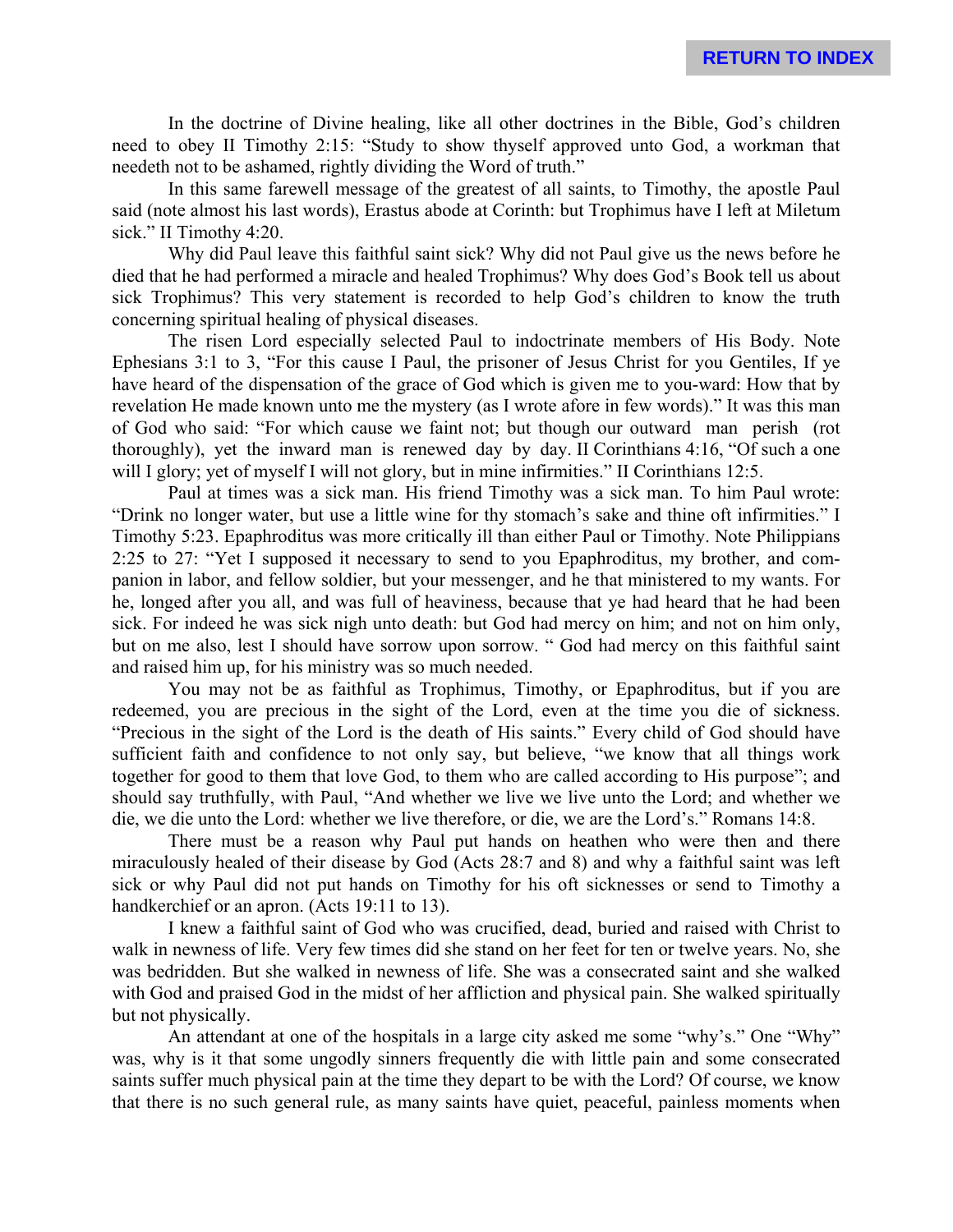they give up their earthly tabernacles and depart to be with Christ. But we might ask why some ungodly unbelievers and some compromising carnal Christians enjoy excellent health, whereas some exceptional spiritual, praying saints suffer much from physical disease, in spite of all the earnest, fervent prayers of righteous friends? Why did God raise up Epaphroditus and leave Trophimus sick?

Why did lame Mephibosheth, who received such honor from God and David, remain lame at the king's table, whereas the lame man at the gate Beautiful was healed of his lameness and rushed into the temple at Jerusalem praising the Lord? David, who bestowed such mercy and grace and honor upon Mephibosheth, was a man after God's own heart and was one of God's heroes of faith. In his days he was just as great as was Peter in his days. But they lived and served God under different Divine economies.

God is omnipotent, a miracle-working God; but, according to the Bible, there were certain periods when God performed very special miracles by His, servants, not because they were more faithful than the servants in other periods, but because there were periods for special miracles, as in the days of Moses and Aaron, in the days of Elijah and Elisha, in the days of Christ and His apostles. Then there will be signs, miracles and wonders in the coming days of the Beast and the Antichrist. Revelation 13 and II Thessalonians 2:3 to 11.

In this connection we note in I Corinthians 1:22, "for the Jews require a sign." Then again the words of Christ in Matthew 16:2, "a wicked and adulterous generation seeketh after a sign." Thomas wanted a sign. The Lord said to him, "Thomas, because thou hast seen Me, thou hast believed: blessed are they that have not seen, and yet have believed." John 20:29. Then we read in II Corinthians 5:7, "For we walk by faith, not by sight."

When Job was suffering the loss of his earthly possessions, but still enjoying good health, note what Satan said to the Lord: "And Satan answered the Lord, and said, Skin for skin, yea, all that a man hath will he give for his life." Job 2:4. Satan knows, God knows, and you and I know that this has been true concerning many sick people who have bartered their souls to Satan in exchange for the imaginary cure of some real ill or the real cure of some imaginary ill in some metaphysical religions cult.

Much of the time that Paul was presenting the gospel of the grace of God he was not in tip-top physical shape. He mentioned many times that the Lord Jesus died for our sins, to save our souls; but he never said, or intimated, that Christ died for our sicknesses or that any saint could look to Christ and Calvary and find physical healing. He did write "Now unto Him who is able to do exceeding abundantly above all that we ask or think, according to the power that worketh in us." Ephesians 3:20.

Such a God, with such ability, is surely able to restore to health any sick saint. Many saints have been wonderfully restored to health more than once, but the next time, with just as much faith and prayer, they died. Other saints, equally spiritual and faithful, have remained physical invalids. So we must see that we should not use some healing experience to establish some Divine healing theory. It is strange how some sincere saints will pray "give us our daily bread" then go to work, earn the money, and go to the bakery for the bread, but they consider it a lack of faith to pray for God to heal them, if they go to a physician for the material remedy for physical sickness. Surely we see the truth of elective healing in Gods messages to the members of the Body of Christ in this dispensation of grace. Let us read II Timothy 1:7, "For God hath not given us the spirit of fear; but of power, and of love, and of a sound mind." What a splendid combination! This is spiritual sanity. This is what is needed in this day of disunity, confusion and fanaticism.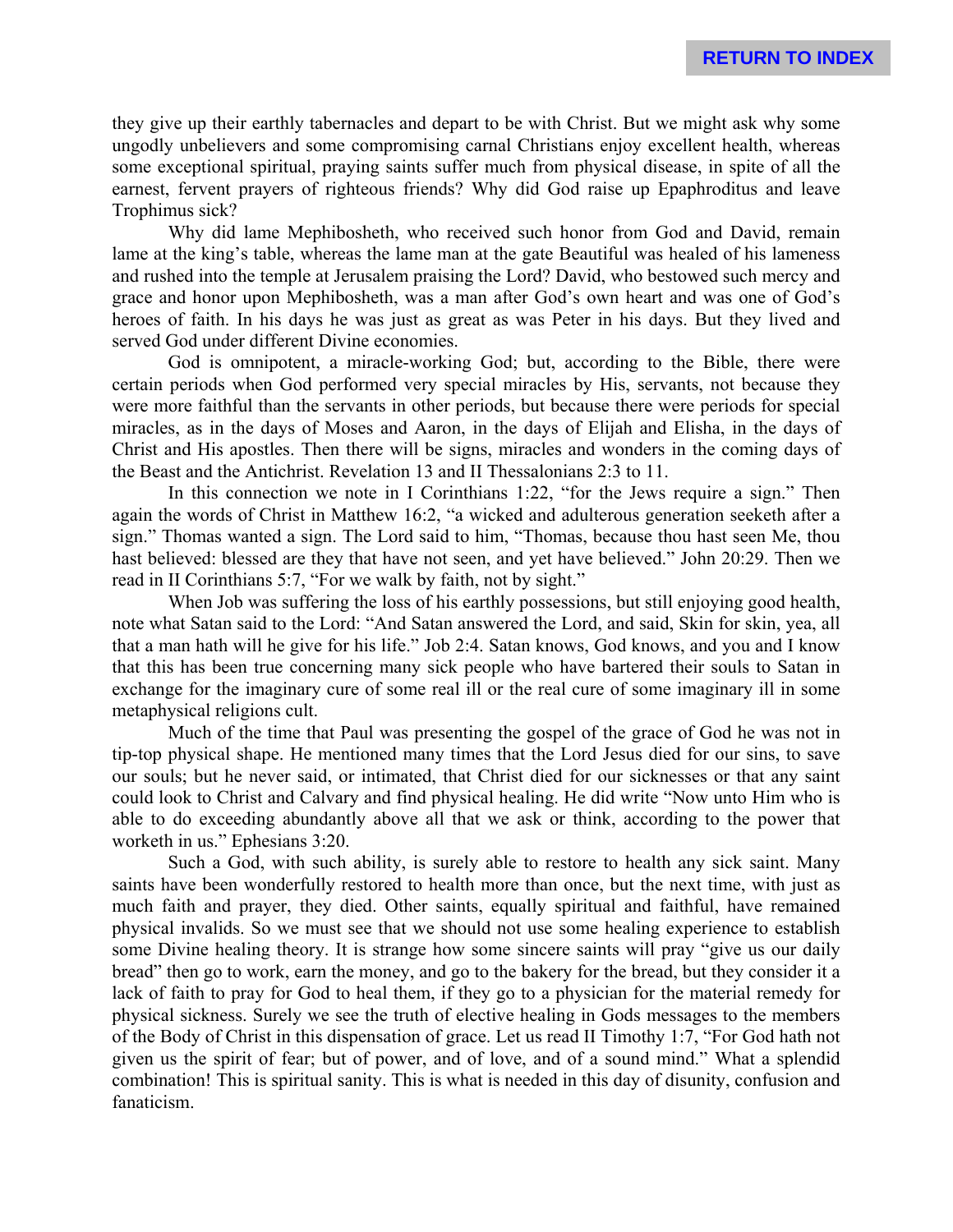The Greek words "bare" in Matthew 8:17 and I Peter 2 :24 are very different words.

# ANOINTING WITH OIL

But what about James 5:14 and 15? "Is any sick among you, let him call for the elders of the church; and let them pray over him, anointing him with oil in the name of the Lord: And the prayer of faith shall save the sick, and the Lord shall raise him up; and if he have committed sins, they shall be forgiven him."

As the Greek verbs are different where it is stated that Christ bare our sicknesses (Matthew 8:17) and that He bare our sins (I Peter 2:24) with different meanings, it is interesting to note that two different Greek words are translated "sick" in James 5:14 and 15. The second word means "worn out" or "tired out." Perhaps you would join me in the question, what is it that saves the sick, the faith, or the oil, or both? If faith, without the elders and the oil, is not sufficient then we should know what kind of oil to use and how to apply it. The word here translated " anoint" is from the Greek "fat" or "grease." Many doctors and masseurs today smear oil on those whose bodies are weary and sore, and often report splendid restorative results. But the doctor couldn't qualify, in James 5:14, unless he is a saint, the husband of one wife.

## I TIMOTHY 3:2 TO 7

A bishop then must be blameless, the husband of one wife, vigilant, sober, of good behaviour, given to hospitality, apt to teach; Not given to wine, no striker, not greedy of filthy lucre; but patient, not a brawler, not covetous; One that ruleth well his own house, having his children in subjection with all gravity; (For if a man know not how to rule his own house, how shall he take care of the church of God?) Not a novice, lest being lifted up with pride he fall into the condemnation of the devil. Moreover he must have a good report of them which are without; lest he fall into reproach and the snare of the devil.

Here we learn what constitutes an elder. Sometimes women use the oil on the sick. No woman however pious, is the husband of one wife, and therefore cannot qualify as an elder.

Now when we have found the elder and just the Scriptural oil then we want to know where to smear it on.

But before we do any of this let us note that James, in James 2:2, speaks of the synagogue (assembly). Let us also note carefully that James wrote to the twelve tribes of Israel. James 1:1. James was the Lord's messenger to Israel. Galatians 2:9. We have no record that James ever preached to any Gentiles. Neither do we find in the Church Epistles where any servant of the Lord put oil on Gentiles. Read about James in Galatians 2:11 to 13 and in Acts 21:18 to 25. And as you read Acts 21:25, before you use oil read carefully Acts 15:19, important words of James: "Wherefore my sentence is, that we trouble not them, which from among the Gentiles are turned to God." Trouble them with what' With religious ceremonies permitted for believing Jews.

I have talked with Christians who have used oil on the sick. They acknowledge that sometimes the sick get better; sometimes they get worse and die. They also acknowledge that they get the same results with prayer without the oil. The Christians, who anoint with oil, do not refrain when they are not sure of the right oil to use, but they refuse to prescribe Paul's remedy in I Timothy 5:23, wine, because they do not know what kind of wine Paul meant. The Lord used the two together in His story in Luke 10:34.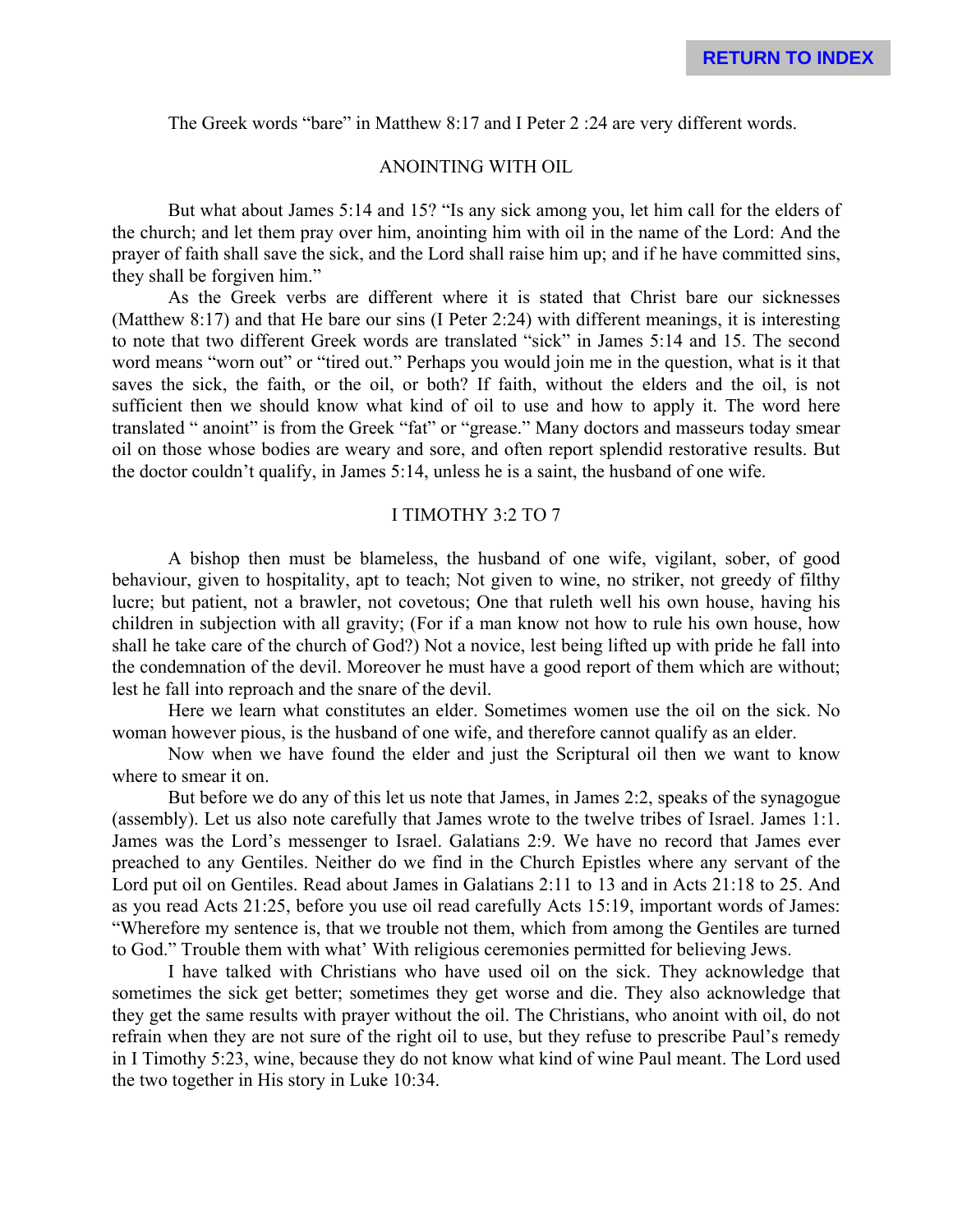Others prefer aprons or handkerchiefs, or just the naked hands rather than the oil or the wine. They quote Acts 19:11 and 12 and Acts 28:8. But let us also note Acts 5:15 and 16.

"Insomuch that they brought forth the sick into the streets, and laid them on beds and couches, that at the least the shadow of Peter passing by might overshadow some of them. There came also a multitude out of the cities round about unto Jerusalem, bringing sick folks, and them which were vexed with unclean spirits; and they were healed every one."

Here the cures were accomplished by a mere shadow. In Luke 7:1 to 10 we learn that the Lord Jesus, by His Word, healed a sick man who was quite a distance from where Christ spoke. Then note He used clay and water in John 9:1 to 15.

So the bewildered Christian might well ask, "what shall I use, "clay", "hands", "shadows", "aprons"", "handkerchiefs", "oil", or "wine"? Or just faith without any material remedy? Better call a good doctor, if you are really sick. Ask the elders and Christian friends to 'join' you in fervent prayer; but at the same time remember Romans 8:33 and II Corinthians 4:16.

"And not only they, but ourselves also, which have the firstfruits of the Spirit, even we ourselves groan within ourselves, waiting for the adoption, to wit, the redemption of our body."

"For which cause we faint not; but though our outward man perish, yet the inward man is renewed day by day."

Now once more back to our man whom we found at the gate Beautiful, a helpless invalid, outside of the temple, and then left him a leaping, rejoicing, well man on the inside of the temple. There is rejoicing in the presence of the angels in glory when a sinner comes to Christ and is saved (Luke 15:7); but those self-righteous religious performers in that temple did anything but rejoice when they learned that that afflicted beggar had been supernaturally cured by the name of Jesus Whom they had selected for the cross in the place of Barabbas the murderer. Note what Peter said to them in Acts 3:14 to 16.

"But ye denied the Holy One and the Just, and desired a murderer to be granted unto you. And killed the Prince of life, Whom God hath raised from the dead, whereof we are witnesses, And His name through faith in His name hath made this man strong, whom ye see and know; yea, the faith which is by Him hath given him this perfect soundness in the presence of you all."

What would you have done, if you had been given the chance, between Barabbas and Christ What are you doing now concerning your chance between Satan and Christ?

Perhaps, if you had been present and had had a voice in the matter, you would not have endorsed the action of the religious leaders in demanding that the heathen judge nail the Son of God to the cross intended for Barabbas. You might have been more opposed to that awful crime than was the heathen judge (Pilate) who washed his hands of the blood of that Man in Whom he found no fault. But if you continue day by day refusing God's gracious invitation to come to Calvary's cross and take your stand for His Son Who died for your guilty, sinful soul, are you less innocent than those wicked men who killed the Prince of life. who crucified the Lord of glory? Note God's own Word in Hebrews 10:29 to 31.

"Of how much sorer punishment, suppose ye, shall he be thought worthy who hath trodden under foot the Son of God, and hath counted the blood of the covenant, wherewith he was sanctified, an unholy thing, and hath done despite unto the Spirit of grace? For we know Him that hath said, Vengeance belongeth unto Me, I will recompense, saith the Lord; And again, The Lord shall judge His people. It is a fearful thing to fall into the hands of the living God."

As that poor afflicted man was made physically whole, in the Name of the Lord Jesus Christ, and went into the Jerusalem temple praising God, you may experience an even greater